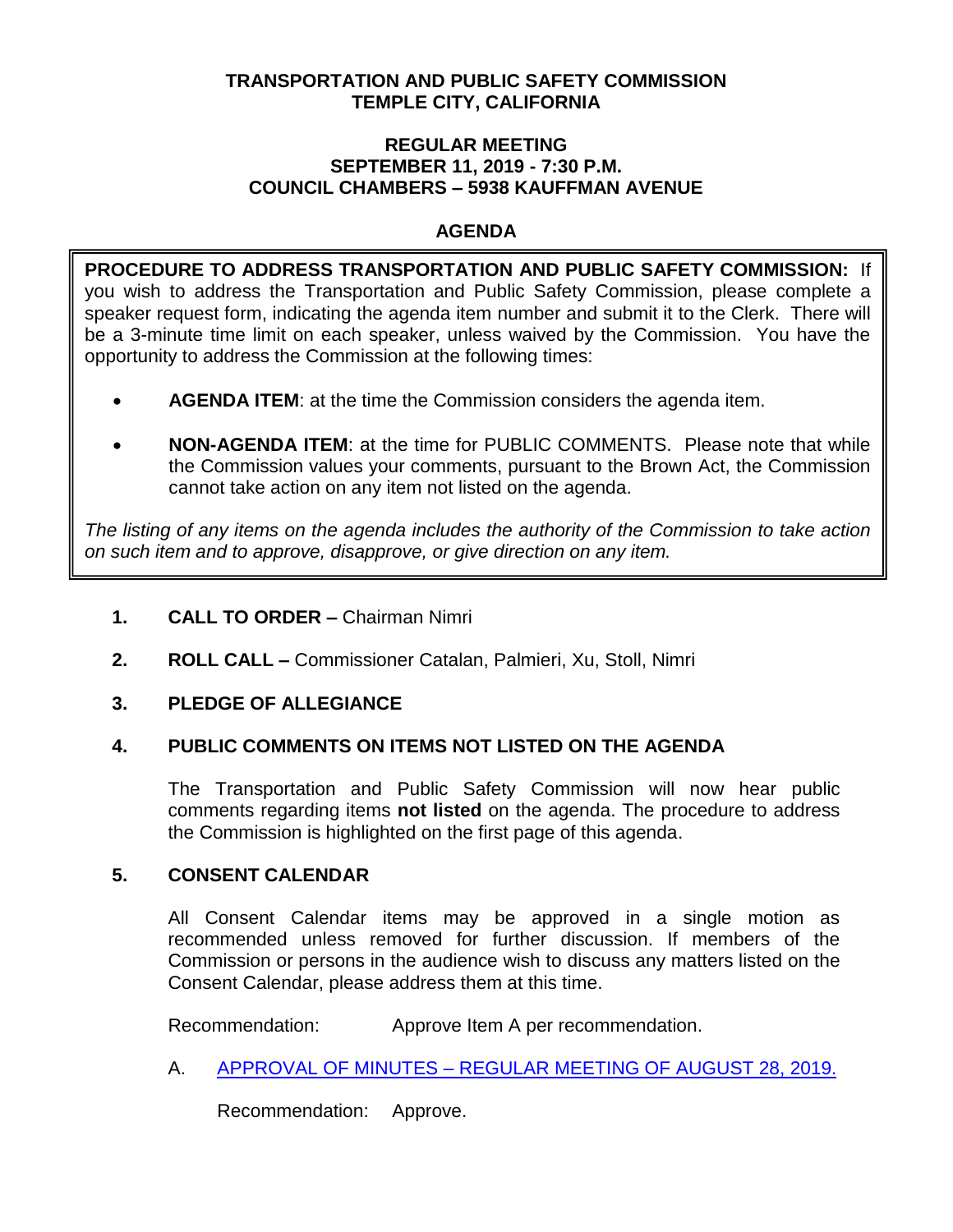# **6. PARKING CITATION HEARINGS**

Please note that the hearing is an informal proceeding and the rules of evidence required in a court trial do not apply.

## *Hearing Procedures:*

- When your case is called, approach the podium and state your name and address for the record.
- State whether or not you are the registered owner of the vehicle cited. If you are not the owner, please state your relationship to the owner.
- If you have a witness testifying on your behalf, the witness may be asked to wait in the lobby until called by the Commission.
- Present your case to the Commission. If you are submitting any documents or photographs relevant to your case, they will be retained by the City as part of the official file.
- The Commission will render a decision to uphold or dismiss your citation. A written notification of the Commission's decision will be mailed to you.
- If your citation is upheld, you may appeal the decision of the Commission to the Los Angeles Superior Court – Stanley Mosk Courthouse. You must file your appeal within 30 days from the date the written notification is mailed to you.

# **A. HEARINGS IN PERSON**

1. Thomas Andrew Prigatano [Citation No. TC030009464](https://ca-templecity.civicplus.com/DocumentCenter/View/13089/6A1-TC030009464) 2. [Henry Wang Citation No. TC030009824](https://ca-templecity.civicplus.com/DocumentCenter/View/13090/6A2-TC030009824)

# **B. WRITTEN DECLARATION**

- 1. Raymond Ho [Citation No. TC030009651](https://ca-templecity.civicplus.com/DocumentCenter/View/13091/6B1-TC030009651)
- **7. UNFINISHED BUSINESS** None
- **8. NEW BUSINESS** None
- **9. COMMUNICATIONS** None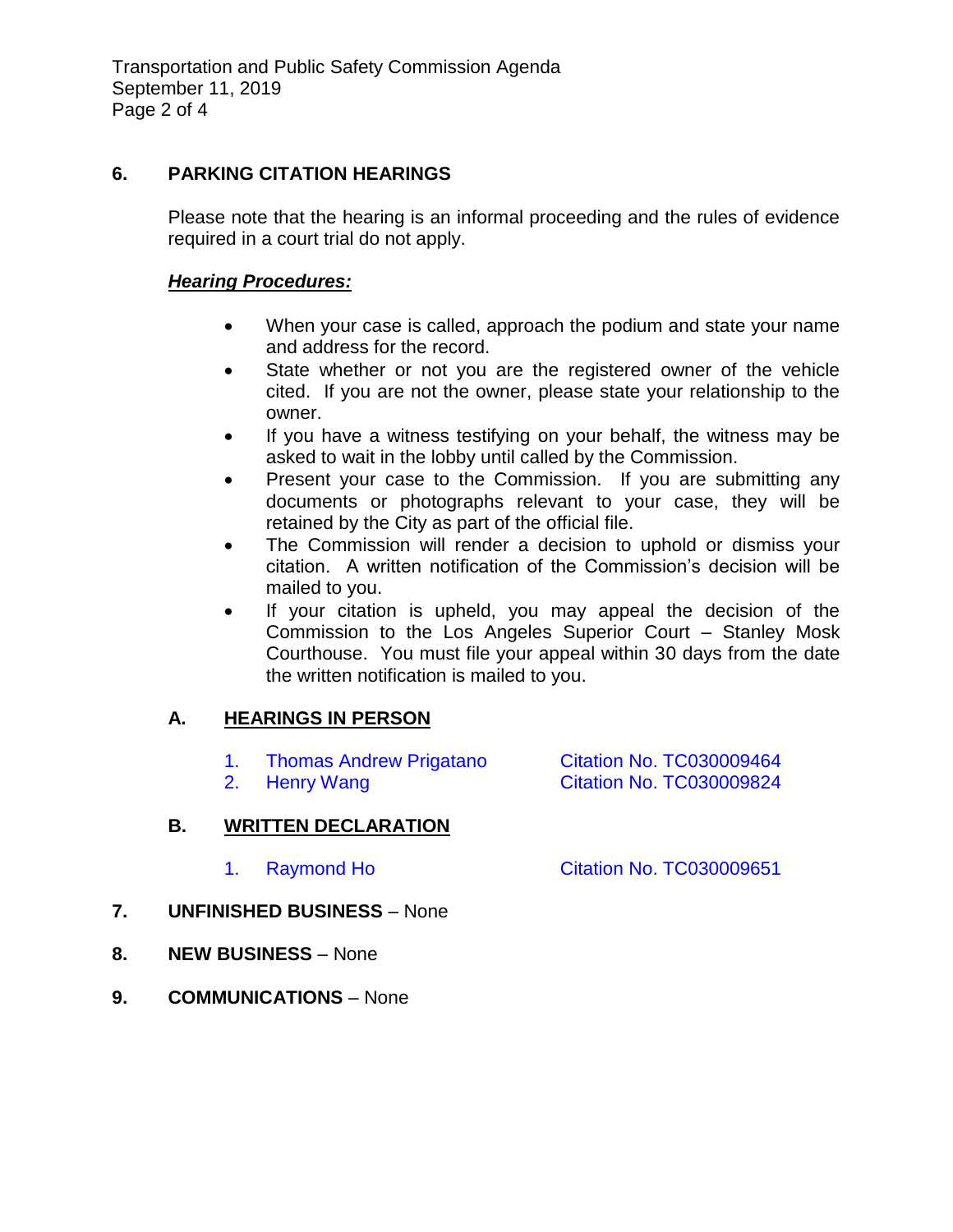Transportation and Public Safety Commission Agenda September 11, 2019 Page 3 of 4

### **10. ADDITIONAL PUBLIC COMMENTS ON ITEMS NOT LISTED ON THE AGENDA**

The Transportation and Public Safety Commission will now hear additional public comments regarding items **not listed** on the agenda. The procedure to address the Commission is highlighted on the first page of this agenda.

## **11. MATTERS FROM CITY OFFICIALS**

### **12. COMMISSION ITEMS SEPARATE FROM THE REGULAR AGENDA**

- A. COMMISSIONER CATALAN
- B. COMMISSIONER PALMIERI
- C. COMMISSOINER XU
- D. VICE CHAIRMAN STOLL
- E. CHAIRMAN NIMRI

### **13. ADJOURNMENT**

The next regular meeting of the Transportation and Public Safety Commission will be held on September 25, 2019 at 7:30 p.m. in the Council Chambers, 5938 Kauffman Avenue, Temple City.

#### **NEXT REGULAR MEETING OF:**

| CITY COUNCIL                                | 7:30 P.M. | Sept. 17, 2019 |
|---------------------------------------------|-----------|----------------|
| <b>PARKS &amp; RECREATION COMMISSION</b>    | 7:30 P.M. | Sept. 18, 2019 |
| PLANNING COMMISSION                         | 7:30 P.M. | Sept. 24, 2019 |
| TRANSPORTATION AND PUBLIC SAFETY COMMISSION | 7:30 P.M. | Sept. 25, 2019 |
| YOUTH COMMITTEE                             | 5:30 P.M. | Nov. 15, 2019  |

Notice: Staff reports or other written documentation relating to each item of business of this Agenda are available for viewing on the City's website at [www.templecity.us](http://www.templecity.us/) and are on file in the Community Development Department located at City Hall, 9701 Las Tunas Drive, Temple City, California, and are available for review during regular office hours.

In compliance with the American with Disabilities Act, if you need special assistance to participate in this meeting, please contact the Secretary at (626) 285-2171. Notification 48 hours prior to the meeting will enable the City to make reasonable arrangements to ensure accessibility to this meeting.